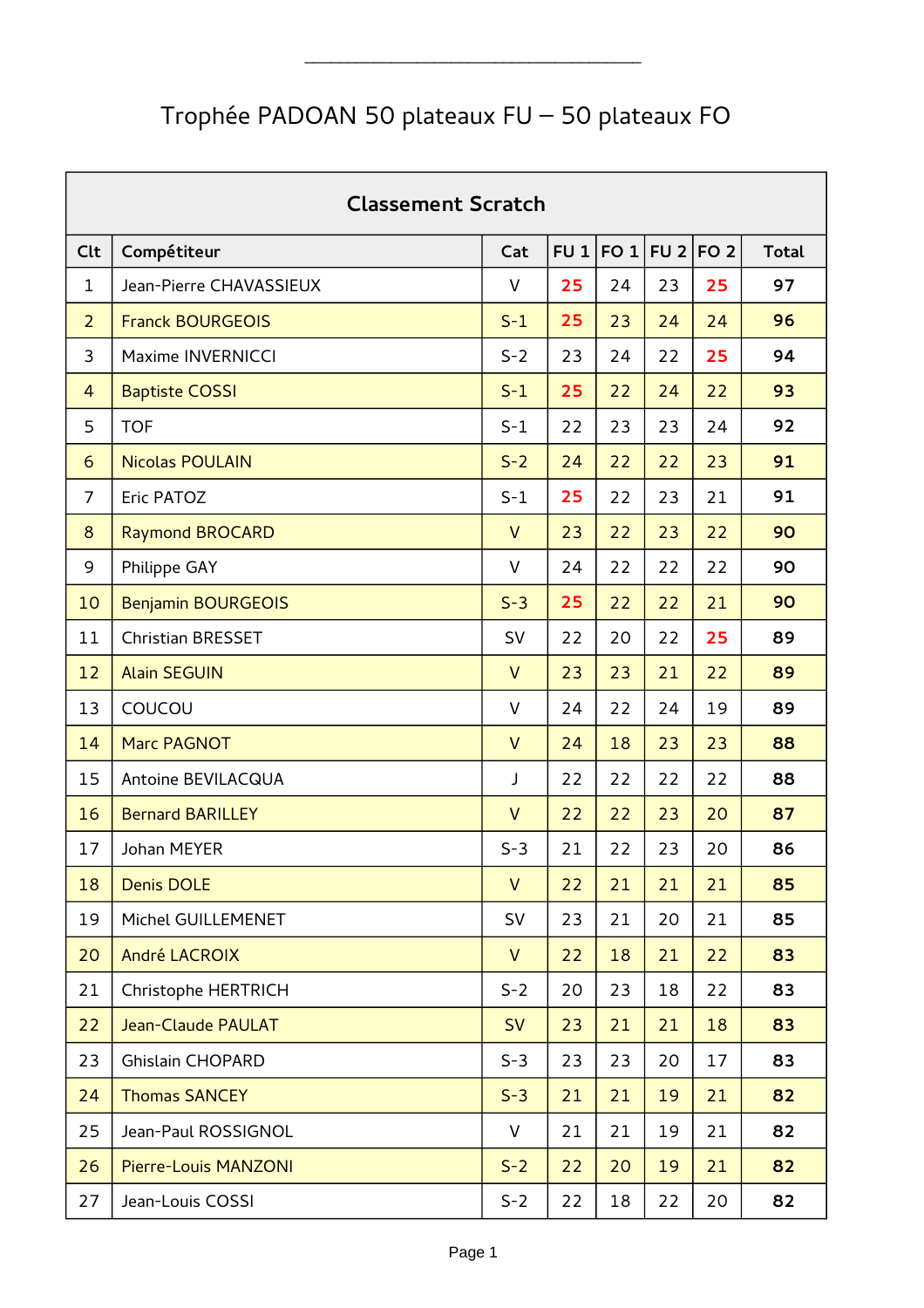| 28 | <b>Alain BANCOD</b>      | $\vee$       | 21 | 20 | 21 | 20 | 82 |
|----|--------------------------|--------------|----|----|----|----|----|
| 29 | Jean-Claude COQUILLARD   | V            | 22 | 19 | 23 | 18 | 82 |
| 30 | <b>Alain GUYARD</b>      | $S-2$        | 21 | 21 | 22 | 18 | 82 |
| 31 | Eric BOURDENET           | $S-3$        | 19 | 20 | 21 | 21 | 81 |
| 32 | <b>Philippe MARTIN</b>   | $S-3$        | 21 | 20 | 21 | 19 | 81 |
| 33 | Marc BANCOD              | V            | 20 | 20 | 23 | 18 | 81 |
| 34 | <b>Pierre CHEVALLIER</b> | $\mathsf{V}$ | 23 | 21 | 20 | 17 | 81 |
| 35 | Charles BALLOT           | $S-3$        | 22 | 18 | 23 | 17 | 80 |
| 36 | <b>Denis VICAIRE</b>     | $\vee$       | 20 | 20 | 19 | 20 | 79 |
| 37 | Romain GEORGEON          | $S-3$        | 23 | 16 | 21 | 19 | 79 |
| 38 | <b>José SANTA CRUZ</b>   | $S-2$        | 21 | 19 | 21 | 18 | 79 |
| 39 | <b>Eric STIER</b>        | $S - 4$      | 24 | 17 | 20 | 17 | 78 |
| 40 | <b>Daniel GIACOMOTTI</b> | <b>SV</b>    | 15 | 21 | 20 | 21 | 77 |
| 41 | Raphaël GIACOMOTTI       | $S-3$        | 22 | 17 | 20 | 18 | 77 |
| 42 | <b>Habib EL KADISSI</b>  | $S-3$        | 19 | 19 | 19 | 19 | 76 |
| 43 | Jean-Marc PONCET         | V            | 20 | 17 | 21 | 18 | 76 |
| 44 | <b>Jacky HUDRY</b>       | $S-2$        | 23 | 18 | 17 | 18 | 76 |
| 45 | Salvatore                | $S-2$        | 15 | 23 | 22 | 16 | 76 |
| 46 | <b>Alex RICCI</b>        | $S - 4$      | 18 | 17 | 19 | 21 | 75 |
| 47 | Jean-Michel PILLOT       | $S-2$        | 20 | 13 | 19 | 22 | 74 |
| 48 | <b>MOPETTE</b>           | $S-2$        | 16 | 17 | 21 | 20 | 74 |
| 49 | <b>Olivier TISSERAND</b> | $S - 4$      | 20 | 21 | 14 | 19 | 74 |
| 50 | André MOUCHOT            | $\mathsf{V}$ | 19 | 18 | 20 | 17 | 74 |
| 51 | <b>FAFANE</b>            | V            | 16 | 17 | 19 | 20 | 72 |
| 52 | Rémi CLERC               | $S-3$        | 21 | 16 | 18 | 17 | 72 |
| 53 | Claude PARMENTELOT       | $\vee$       | 20 | 13 | 18 | 20 | 71 |
| 54 | <b>Erwin GEILER</b>      | <b>SV</b>    | 20 | 14 | 21 | 15 | 70 |
| 55 | Rémi BECKER              | $S - 4$      | 22 | 16 | 14 | 17 | 69 |
| 56 | <b>Florent VIGOT</b>     | $S - 4$      | 18 | 17 | 16 | 17 | 68 |
| 57 | <b>SIGRIST</b>           | $S - 4$      | 21 | 14 | 18 | 15 | 68 |
| 58 | <b>Damien BAUD</b>       | $S-3$        | 23 | 19 | 12 | 14 | 68 |
| 59 | Jean-Michel JOUVE        | V            | 15 | 17 | 21 | 12 | 65 |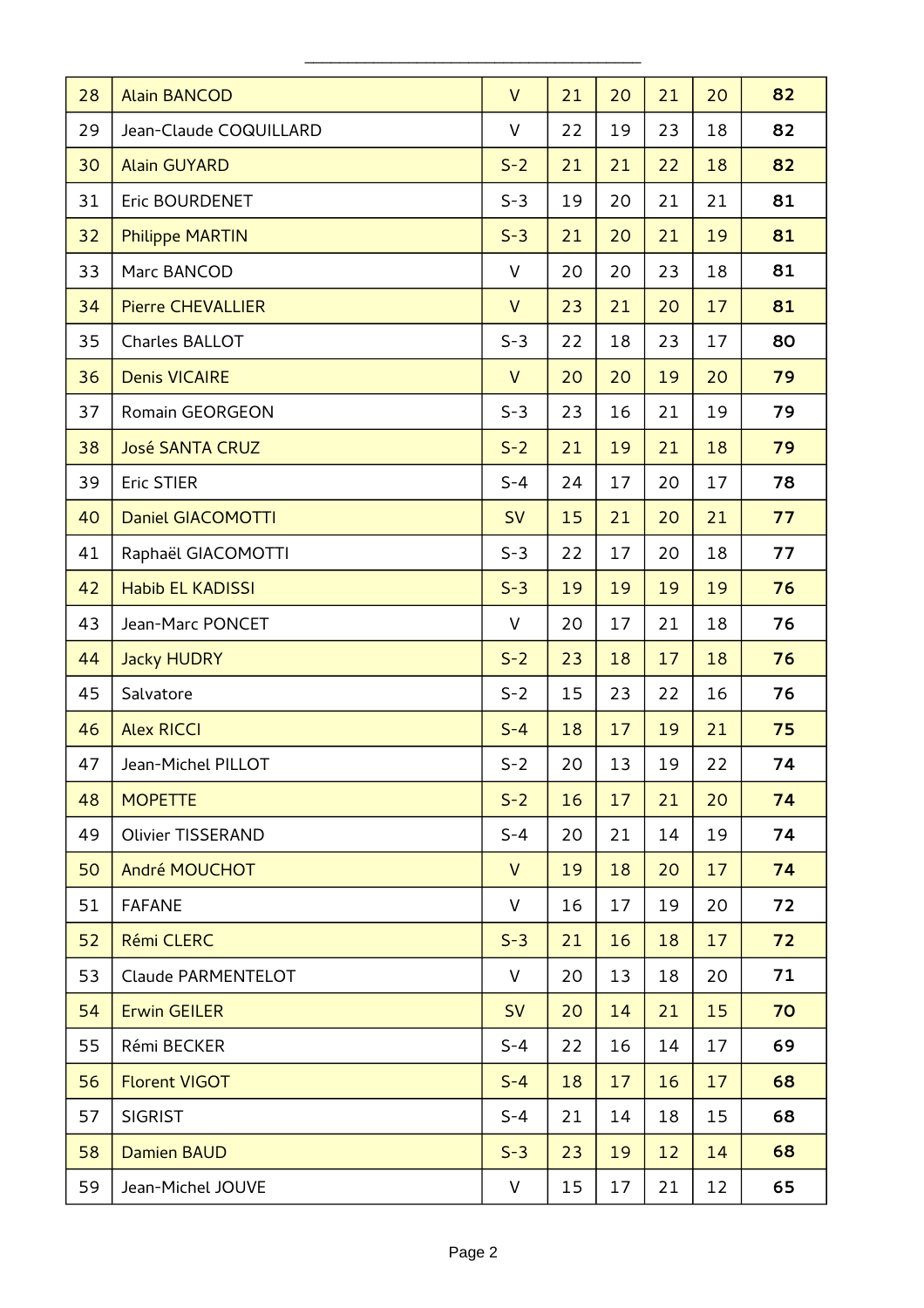| 60 <sub>1</sub> | <b>Edouard MARTELLO</b> | $S-3$ | 18 | 18 |    | a   | 62 |
|-----------------|-------------------------|-------|----|----|----|-----|----|
| -61             | Johan BAUD              | $S-3$ | 15 |    | 14 | 1 2 | 55 |
| 62              | <b>Valentin LAMBERT</b> | M     | 12 | ь  | 14 | 10  | 42 |

|                | <b>Classement Série 1</b> |       |    |                           |    |    |              |  |  |  |  |
|----------------|---------------------------|-------|----|---------------------------|----|----|--------------|--|--|--|--|
| Clt            | Compétiteur               | Cat   |    | FU 1   FO 1   FU 2   FO 2 |    |    | <b>Total</b> |  |  |  |  |
| 1              | <b>Franck BOURGEOIS</b>   | $S-1$ | 25 | 23                        | 24 | 24 | 96           |  |  |  |  |
| $\overline{2}$ | <b>Baptiste COSSI</b>     | $S-1$ | 25 | 22                        | 24 | 22 | 93           |  |  |  |  |
| 3              | <b>TOF</b>                | $S-1$ | 22 | 23                        | 23 | 24 | 92           |  |  |  |  |
| $\overline{4}$ | <b>Eric PATOZ</b>         | $S-1$ | 25 | 22                        | 23 | 21 | 91           |  |  |  |  |

| <b>Classement Série 2</b> |                             |       |    |                     |    |    |              |  |  |  |  |
|---------------------------|-----------------------------|-------|----|---------------------|----|----|--------------|--|--|--|--|
| Clt                       | Compétiteur                 | Cat   |    | FU 1 FO 1 FU 2 FO 2 |    |    | <b>Total</b> |  |  |  |  |
| $\mathbf 1$               | Maxime INVERNICCI           | $S-2$ | 23 | 24                  | 22 | 25 | 94           |  |  |  |  |
| $\overline{2}$            | <b>Nicolas POULAIN</b>      | $S-2$ | 24 | 22                  | 22 | 23 | 91           |  |  |  |  |
| 3                         | Christophe HERTRICH         | $S-2$ | 20 | 23                  | 18 | 22 | 83           |  |  |  |  |
| $\overline{4}$            | <b>Pierre-Louis MANZONI</b> | $S-2$ | 22 | 20                  | 19 | 21 | 82           |  |  |  |  |
| 5                         | Jean-Louis COSSI            | $S-2$ | 22 | 18                  | 22 | 20 | 82           |  |  |  |  |
| 6                         | <b>Alain GUYARD</b>         | $S-2$ | 21 | 21                  | 22 | 18 | 82           |  |  |  |  |
| $\overline{7}$            | José SANTA CRUZ             | $S-2$ | 21 | 19                  | 21 | 18 | 79           |  |  |  |  |
| 8                         | <b>Jacky HUDRY</b>          | $S-2$ | 23 | 18                  | 17 | 18 | 76           |  |  |  |  |
| 9                         | Salvatore                   | $S-2$ | 15 | 23                  | 22 | 16 | 76           |  |  |  |  |
| 10                        | <b>Jean-Michel PILLOT</b>   | $S-2$ | 20 | 13                  | 19 | 22 | 74           |  |  |  |  |
| 11                        | <b>MOPETTE</b>              | $S-2$ | 16 | 17                  | 21 | 20 | 74           |  |  |  |  |

|     | Classement Séries 3 et 4  |                                         |    |              |    |    |              |  |  |  |  |
|-----|---------------------------|-----------------------------------------|----|--------------|----|----|--------------|--|--|--|--|
| Clt | Compétiteur               | Cat   FU $1$   FO $1$   FU $2$   FO $2$ |    |              |    |    | <b>Total</b> |  |  |  |  |
|     | <b>Benjamin BOURGEOIS</b> | $S-3$                                   |    | $25 \mid 22$ | 22 | 21 | 90           |  |  |  |  |
|     | <b>Johan MEYER</b>        | $S-3$                                   | 21 | $\sqrt{22}$  | 23 | 20 | 86           |  |  |  |  |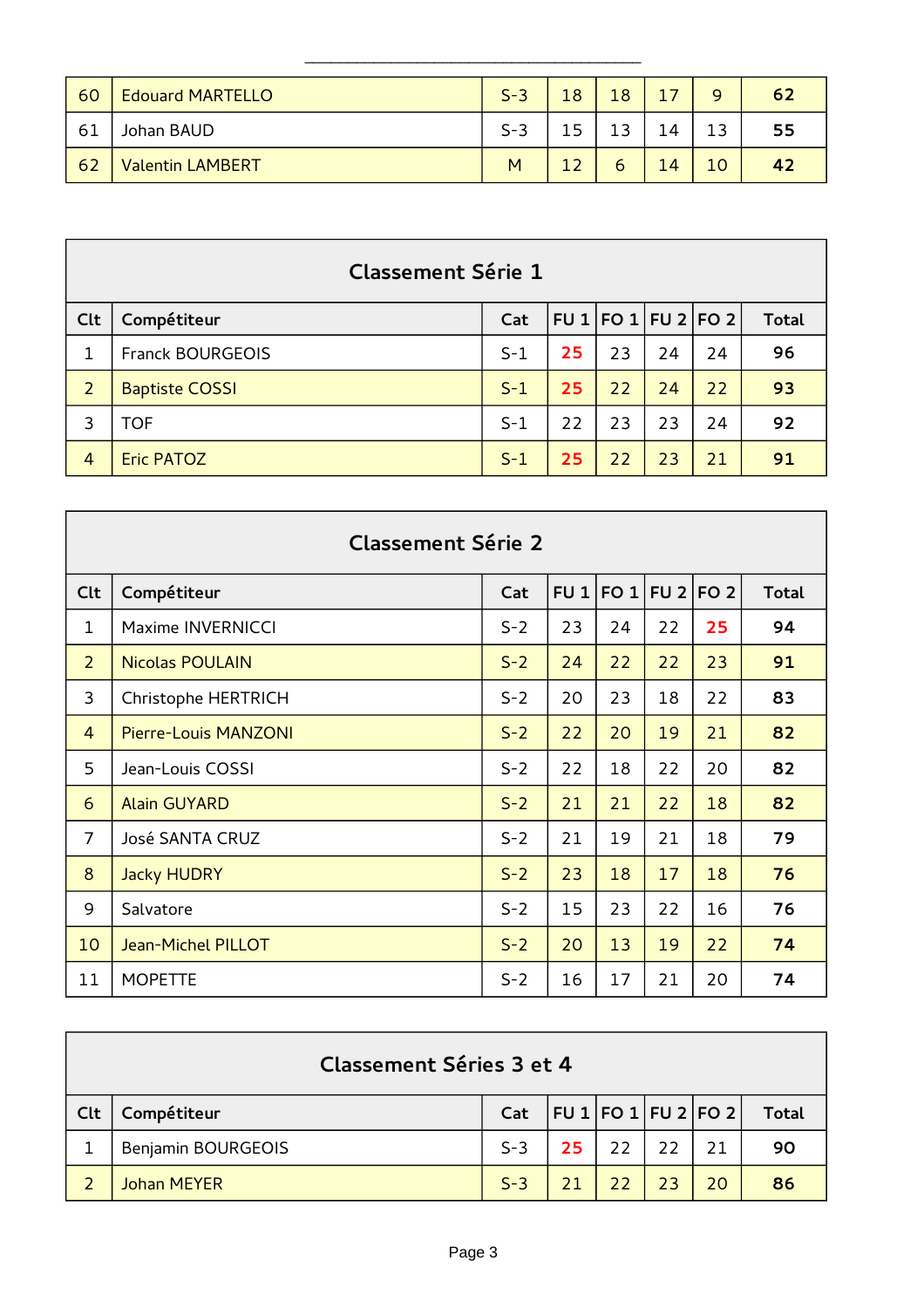| 3              | <b>Ghislain CHOPARD</b>  | $S-3$   | 23 | 23 | 20 | 17 | 83 |
|----------------|--------------------------|---------|----|----|----|----|----|
| $\overline{4}$ | <b>Thomas SANCEY</b>     | $S-3$   | 21 | 21 | 19 | 21 | 82 |
| 5              | Eric BOURDENET           | $S-3$   | 19 | 20 | 21 | 21 | 81 |
| 6              | <b>Philippe MARTIN</b>   | $S-3$   | 21 | 20 | 21 | 19 | 81 |
| $\overline{7}$ | Charles BALLOT           | $S-3$   | 22 | 18 | 23 | 17 | 80 |
| 8              | <b>Romain GEORGEON</b>   | $S-3$   | 23 | 16 | 21 | 19 | 79 |
| 9              | <b>Eric STIER</b>        | $S - 4$ | 24 | 17 | 20 | 17 | 78 |
| 10             | Raphaël GIACOMOTTI       | $S-3$   | 22 | 17 | 20 | 18 | 77 |
| 11             | <b>Habib EL KADISSI</b>  | $S-3$   | 19 | 19 | 19 | 19 | 76 |
| 12             | <b>Alex RICCI</b>        | $S - 4$ | 18 | 17 | 19 | 21 | 75 |
| 13             | <b>Olivier TISSERAND</b> | $S - 4$ | 20 | 21 | 14 | 19 | 74 |
| 14             | Rémi CLERC               | $S-3$   | 21 | 16 | 18 | 17 | 72 |
| 15             | Rémi BECKER              | $S - 4$ | 22 | 16 | 14 | 17 | 69 |
| 16             | <b>Florent VIGOT</b>     | $S - 4$ | 18 | 17 | 16 | 17 | 68 |
| 17             | <b>SIGRIST</b>           | $S - 4$ | 21 | 14 | 18 | 15 | 68 |
| 18             | <b>Damien BAUD</b>       | $S-3$   | 23 | 19 | 12 | 14 | 68 |
| 19             | <b>Edouard MARTELLO</b>  | $S-3$   | 18 | 18 | 17 | 9  | 62 |
| 20             | <b>Johan BAUD</b>        | $S-3$   | 15 | 13 | 14 | 13 | 55 |

| <b>Classement Junior</b> |                    |     |                 |  |  |  |       |  |  |
|--------------------------|--------------------|-----|-----------------|--|--|--|-------|--|--|
| Clt                      | Compétiteur        | Cat | FU1 FO1 FU2 FO2 |  |  |  | Total |  |  |
|                          | Antoine BEVILACQUA |     | 22              |  |  |  | 88    |  |  |

|     | <b>Classement Minime</b> |                                 |  |   |    |  |       |  |  |  |  |
|-----|--------------------------|---------------------------------|--|---|----|--|-------|--|--|--|--|
| Clt | Compétiteur              | Cat   FU 1   FO 1   FU 2   FO 2 |  |   |    |  | Total |  |  |  |  |
|     | <b>Valentin LAMBERT</b>  | M                               |  | ь | 14 |  |       |  |  |  |  |

|     | <b>Classement Vétéran</b> |                                         |    |    |    |    |       |  |  |  |  |
|-----|---------------------------|-----------------------------------------|----|----|----|----|-------|--|--|--|--|
| Clt | Compétiteur               | Cat   FU $1$   FO $1$   FU $2$   FO $2$ |    |    |    |    | Total |  |  |  |  |
|     | Jean-Pierre CHAVASSIEUX   |                                         | 25 | 24 | 23 | 25 | 97    |  |  |  |  |